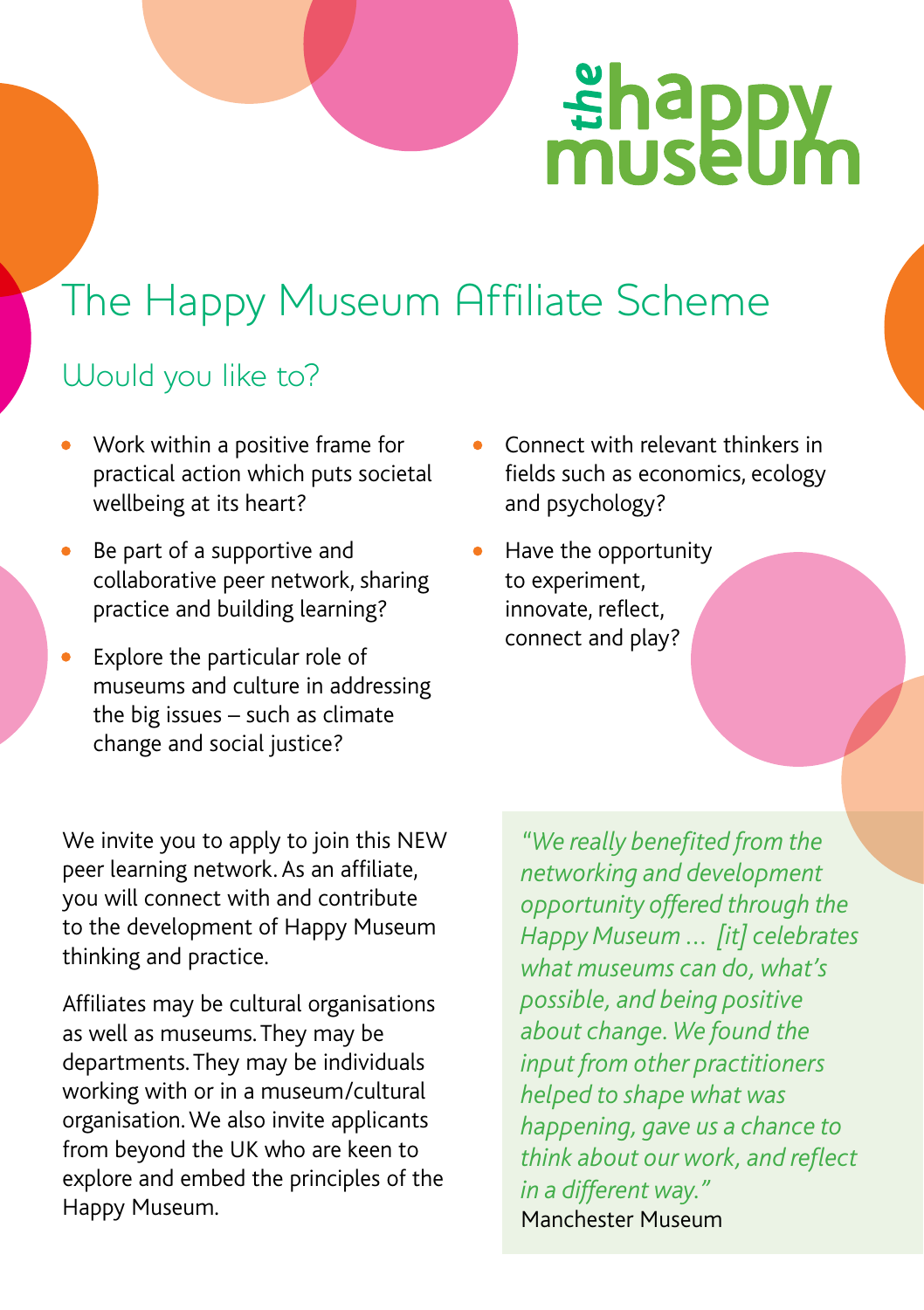## As an affiliate, you will:

- give public affiliation to Happy Museum and its principles
- experiment with activity framed by Happy Museum thinking, working with staff, board, volunteers, audiences, participants and networks
- join a peer learning network
- connect between and beyond the group with access to Happy Museum events

## Happy Museum will:

- run a tailored introductory workshop for each affiliate organisation or team
- support the affiliate peer learning network including a programme of sharing events, connecting ideas and bringing in external thinking, stakeholders and partnerships where appropriate
- supported by Happy Museum, share your practice through:
	- blog posts, reports or articles
	- virtual learning events.
	- physical (face-to-face) sharing – this might include seminars, exhibitions, workshops, placements or other events, inviting affiliates and others.

- promote every affiliate's commitment to Happy Museum principles
- share learning through blogs, reports and articles online and brokering of support between and beyond the group.

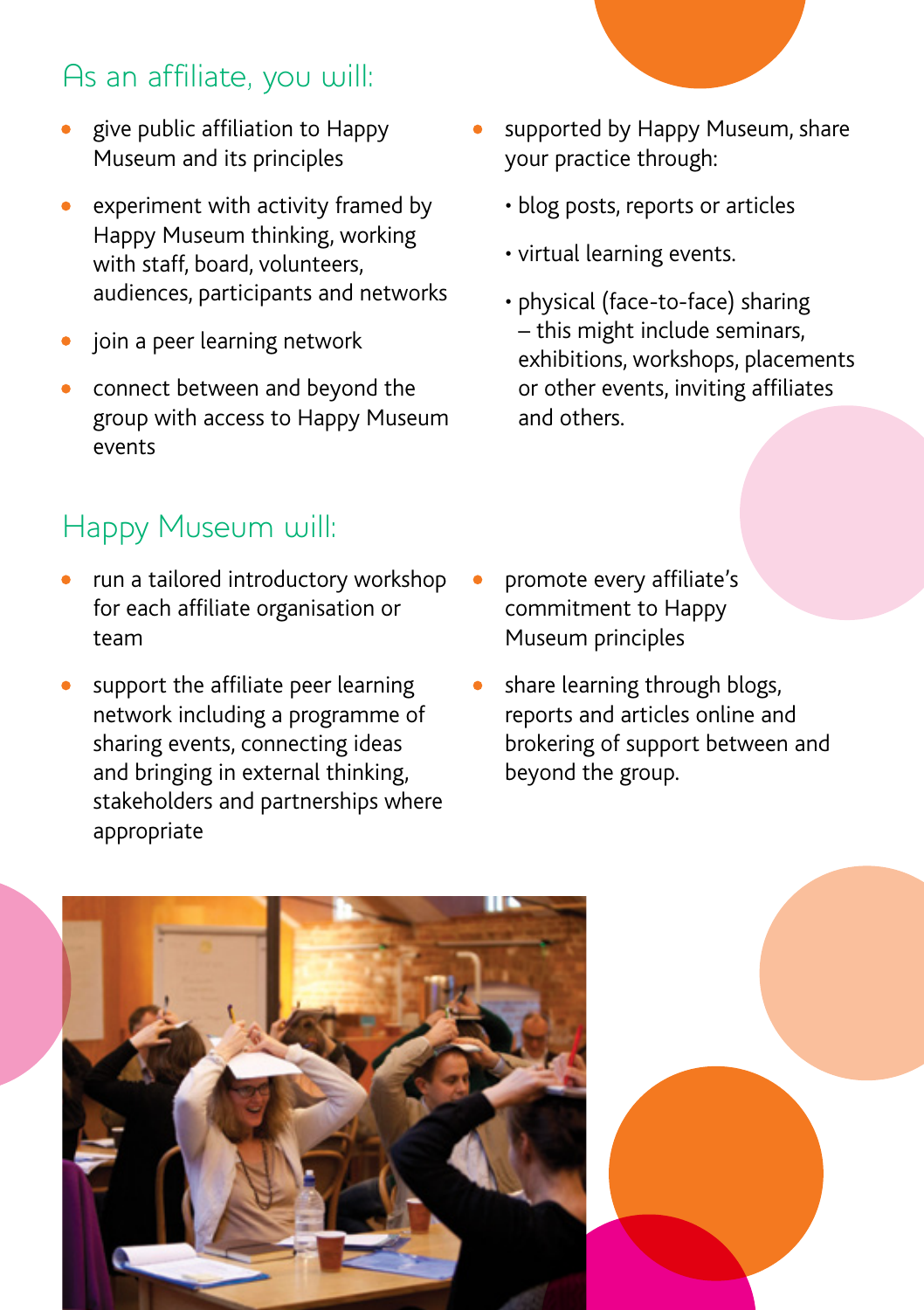#### Background and principles

The Happy Museum Project brings together thinking around sustainability and wellbeing and explores how these, together, offer an approach to creating more sustainable and resilient museums and communities. Since our inception in early 2012, we have initiated and worked with a growing Community of Practice through funded commissions, open workshops and sharing of tools and resources.

#### **Principles**

- Create the conditions for wellbeing.
- Value the environment and be a steward of the future as well as the past.
- Be an active citizen.
- Pursue mutual relationships.
- Learn for resilience.
- Measure what matters.

*"The [Affiliate Scheme] understands that museums are well-placed to open up wider societal conversations about difficult and challenging topics and should model this by developing resilience in their own staff and communities. ... it acknowledges that investment in people is key!"*  Museum practitioner

#### Underpinning ethos

To keep the scheme light touch and financially, organisationally and individually sustainable, we will take ideas from the sharing economy such as food sharing, organisation museum B&B (where host organisations offer accommodation to visiting peers) and open source learning – including online and social media alongside face-to-face gatherings. It will be underpinned by principles of give and gain.

期  $\overline{m}$